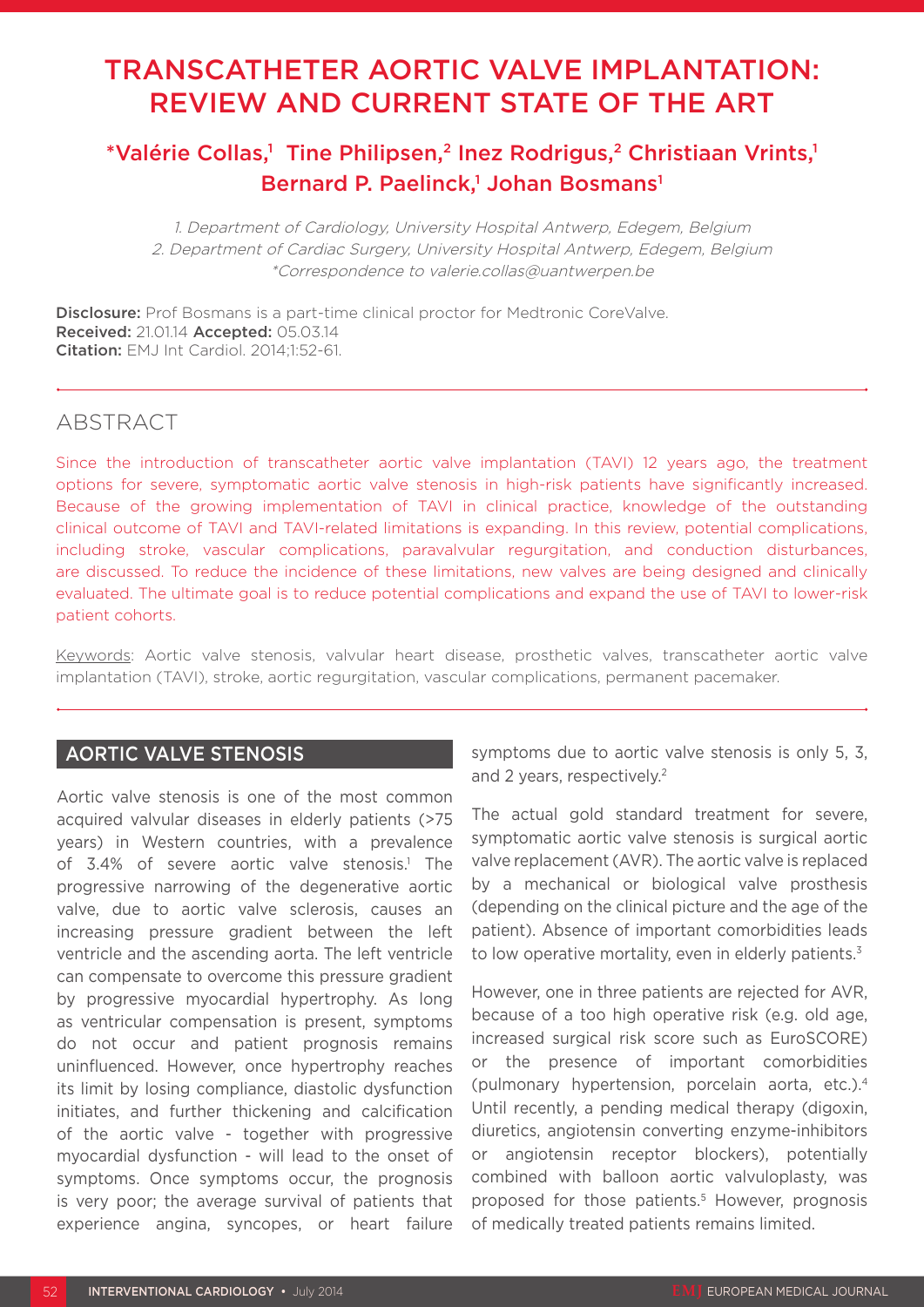## **TAVI**

Non-surgical, percutaneous treatment of patients with severe symptomatic aortic valve stenosis was initiated in 1985, with the introduction of balloon aortic valvuloplasty.6-8 In 1986, Alain Cribier reported on balloon aortic valvuloplasty carried out in three elderly patients with acquired severe aortic valve stenosis. The transvalvular systolic pressure gradient was considerably decreased at the end of the procedure, during which there were no complications. An increased valve opening was confirmed by angiography and echocardiography. A subsequent clinical course showed a pronounced functional improvement.<sup>6</sup> Unfortunately, a high rate of restenosis, occurring several months to years after balloon valvuloplasty, and the occurrence of aortic regurgitation, remains an important limitation of this technique. In 1987, the development of larger peripheral vascular stents created technical perspectives for the design of a specific 'cardiac' stent to maintain opening of the aortic valve.<sup>9</sup> In 1992, the first stent-based porcine bioprostheses were implanted in animal models.<sup>10</sup> Ten years later (2002), the first-in-man non-surgical aortic valve implantation was performed by Alain Cribier.<sup>11</sup> In 2012, TAVI or percutaneous aortic valve implantation was adopted in the European Society of Cardiology/European Association for Cardio-Thoracic Surgery (ESC/EACTS) guidelines as a treatment for severe, symptomatic aortic valve stenosis in patients with high surgical risk.<sup>5</sup>

## Types of Percutaneous Aortic Valves

To date, a significantly expanding number of percutaneous bioprostheses are approved by the Conformité Européenne (CE). The Edwards-SAPIEN THV™ valve (Edwards Lifesciences, Irvine, California, USA) and CoreValve® (Medtronic, Inc., Minneapolis, Minnesota, USA) are the valves with the most clinical experience and published data to date (Figure 1).

More recently, the following valves also received CE approval: Edwards SAPIEN 3 (Edwards Lifesciences, Irvine, California, USA), JenaClip JenaValve™ (JenaValve Technology GmbH, Munich, Germany), Symetis Acurate™ (Symetis, Lausanne, Switzerland), Direct Flow Medical® Transcatheter Aortic Valve System (Direct Flow Medical, Santa Rosa, California, USA), Portico™ (St. Jude Medical, St. Paul, Minnesota, USA), Medtronic Engager<sup>™</sup> (Medtronic, Minneapolis, Minnesota, USA), and Lotus™ Valve System (Boston Scientific, Boston



Figure 1: Left: Edwards-SAPIEN (Edwards Lifesciences, Irvine, California, USA), and right: CoreValve® (Medtronic, Inc., Minneapolis, Minnesota, USA); the valves with the most clinical experience and published data until now.

Scientific, Natick, Minnesota, USA). These are the most recently approved transcatheter valve types (Figure 2).12,13

#### **Edwards SAPIEN**

The Edwards SAPIEN THV™ prosthesis is a balloon expandable valve, consisting of a cylindrical frame of a cobalt chromium alloy. In this stent, three valve cusps of bovine pericardial tissue are sealed. The lower part of the stent frame is covered with a skirt of polyethylene terephthalate. This bioprosthesis is available with a diameter of 23 mm or 26 mm. After nose cone modifications of the delivery system, Retroflex3™ is currently used. The diameter of the delivery system varies from 22 French (Fr) up to 24 Fr. The second generation of this valve, Edwards SAPIEN XT™ is available in 20 mm, 23 mm, 26 mm, and 29 mm, with resp. 16, 16, 18, and 20 Fr delivery sheaths (Novaflex™). Ascendra™ delivery system is used for transapical approach.

The Edwards SAPIEN 3 transcatheter heart valve comprises a balloon-expandable frame with bovine pericardial tissue valve.14,15 The valve is covered by an outer polyethylene terephthalate cuff to enhance paravalvular sealing. The transfemoral delivery system (Commander, 14 Fr eSheath for the 23 mm and 26 mm valves, and 16 Fr eSheath for the 29 mm SAPIEN 3 valve) enables advancing or retracting the valve several millimetres up or down within the annulus. For transapical implantation, the Certitude is the new corresponding delivery system that also features a smaller nose cone.<sup>16</sup>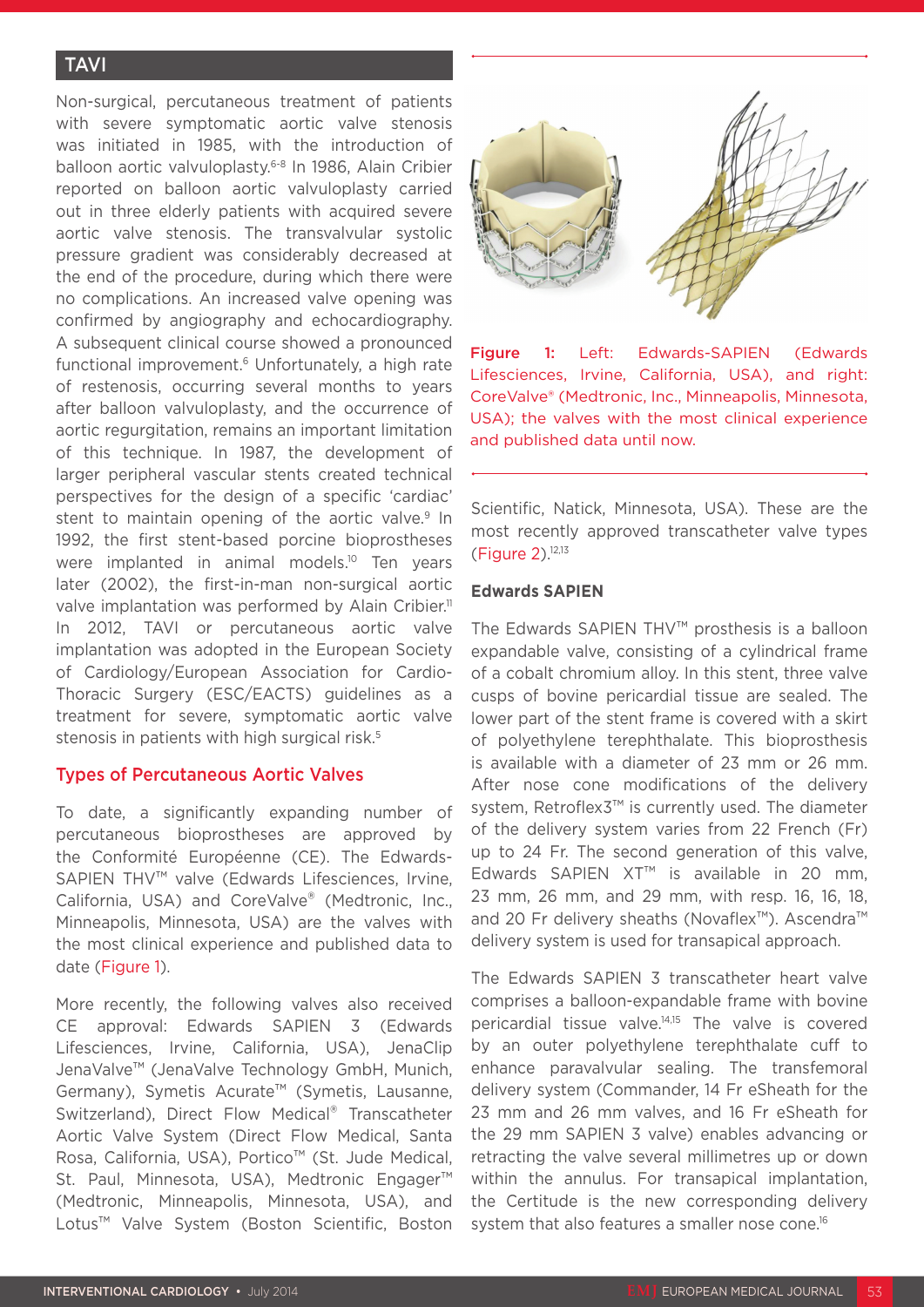

#### Figure 2: Most recent CE-approved transcatheter aortic valves.

A: JenaValve™ (JenaValve Technology GmbH, Munich, Germany); B: Symetis Acurate™ (Symetis, Lausanne, Switzerland); C: Direct Flow Medical® Transcatheter Aortic Valve System (Direct Flow Medical, Santa Rosa, California, USA); D: Portico™ (St. Jude Medical, St. Paul, Minnesota, USA); E: Medtronic Engager™ (Medtronic, Minneapolis, Minnesota, USA); F: SAPIEN 3 (Edwards Lifesciences, Irvine, California, USA); G: Lotus™ Valve System (Boston Scientific, Boston Scientific, Natick, Minnesota, USA).

|                                                                                                 | <b>TAVI</b> |              | 30-day outcomes   | Longer mortality |              |                                                                      |
|-------------------------------------------------------------------------------------------------|-------------|--------------|-------------------|------------------|--------------|----------------------------------------------------------------------|
|                                                                                                 | (n)         | Stroke       | New PM            | Grade AR ≥II     | Mortality    |                                                                      |
| <b>Edwards SAPIEN PARTNER</b><br>Cohort A <sup>18,19</sup><br>Cohort B <sup>17,20</sup>         | 248<br>178  | 5.5%<br>6.7% | 3.8%<br>3.4%      | 12.5%            | 3.4%<br>5.0% | 1 year: 24.3%,<br>2 years: 33.9%<br>1 year: 30.7%,<br>2 years: 43.3% |
| Medtronic CoreValve<br>ADVANCE <sup>21,22</sup><br>US Pivotal trial (Iliofemoral) <sup>25</sup> | 996<br>471  | 3.0%<br>2.4% | 26.4%<br>$22.2\%$ | 13.0%<br>11.5%   | 4.5%<br>7.9% | 1 year: 17.9%<br>year: 24.0%                                         |

#### Table 1: Results of the PARTNER trial (Edwards SAPIEN) and the ADVANCE registry (Medtronic CoreValve).

*PM: pacemaker; AR: aortic regurgitation.*

The PARTNER (Placement of Aortic Transcatheter Valve) trial is a unique randomised trial, designed to evaluate TAVI compared to AVR in high-risk patients (cohort A, n=699), and TAVI compared to conservative treatment in inoperable patients (cohort B, n=358), with the Edwards SAPIEN prosthesis.17,18 The results of PARTNER cohort A proved that TAVI is comparable to AVR for survival up to 3 years after valve implantation (50%, n.s.). Mortality within 30 days was lower than expected (TAVI: 3.4%, AVR: 6.5%, p=0.070).19 In PARTNER cohort B, no difference was found for mortality within 30 days after the procedure for patients treated with TAVI or optimal medical treatment, but 2 years mortality after the interventions differed significantly (optimal medical treatment: 2 years mortality 68%, TAVI: 2 years mortality 43%, p<0.001).20 Within 30 days after TAVI, both in

cohort A and cohort B, the incidence of stroke or transient ischaemic attack (TIA) was resp. 5.5% and 6.7%, and the incidence of new pacemaker implantation was resp. 3.8% and 3.4% (Table 1). Moderate-to-severe aortic regurgitation (AR) was present in 12.5% after TAVI.

#### **CoreValve revalving system**

The CoreValve prosthesis is a self-expandable stent, with a supra-annular porcine pericardium valve. These leaflets form a sealing skirt on the stent frame to reduce paravalvular leakage. The stent is manufactured from nitinol, an alloy of titanium and nickel, which has a temperature-related shape memory. Initial sheaths were 25 Fr, but since 2010 the Accutrack™ delivery system (18 Fr) is available for transfemoral implantation of prostheses of size 26 mm, 29 mm, and 31 mm. Medtronic Evolut™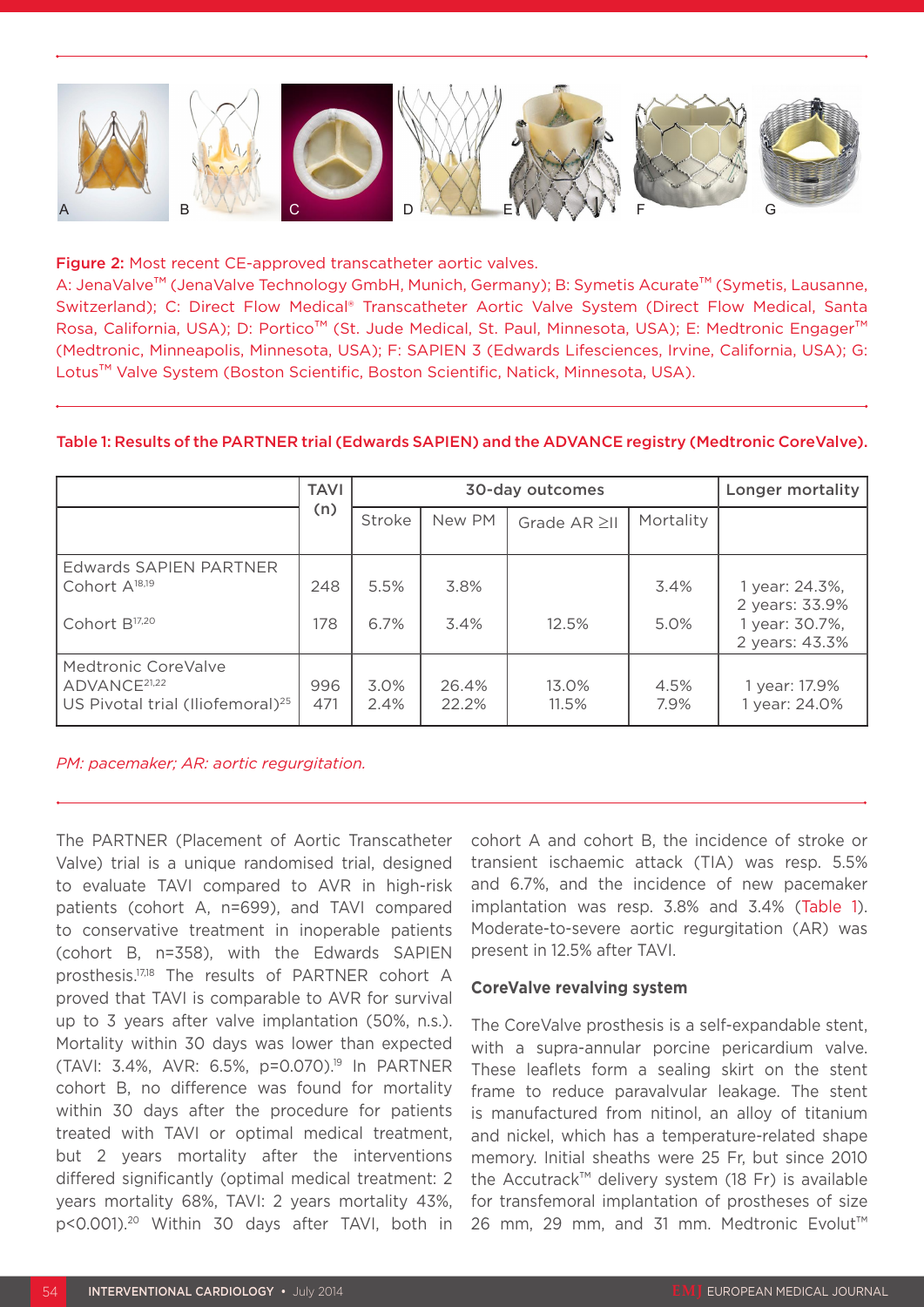### Table 2: Overview of current available data of various transcatheter aortic valves.

|                                                                                         | N               |             | 30-day outcomes | Longer mortality |               |                 |
|-----------------------------------------------------------------------------------------|-----------------|-------------|-----------------|------------------|---------------|-----------------|
|                                                                                         |                 | Stroke      | New PM          | Grade AR ≥II     | Mortality     |                 |
| JenaValve™<br>Multicentre CE-mark study <sup>26</sup><br>JUPITER registry <sup>27</sup> | 66<br>101       | 3.0%        | 9.1%            | 13.6%<br>2.3%    | 7.6%<br>14.9% |                 |
| Symetis Acurate™ 28                                                                     | 40              | 5.0%        | 7.5%            | 3.4%             | 12.5%         | 6 months: 17.5% |
| Direct Flow Medical®<br>DISCOVER trial <sup>29</sup>                                    | 33              |             |                 | 3.0%             | 3.0%          |                 |
| Portico <sup>™</sup> valve first-in-men <sup>30</sup>                                   | 10 <sup>°</sup> | 10.0%       | 0.0%            | 10.0%            | 0.0%          |                 |
| Medtronic Engager <sup>™</sup><br>European Pivotal trial <sup>31</sup>                  | 61              | 3.5%        | 27.6%           | 0.0%             | 9.9%          | 6 months: 16.9% |
| SAPIEN 3 <sup>15</sup>                                                                  | 26              | 0.0%        |                 | 0.0%             | 3.8%          |                 |
| Lotus™ Valve System<br>REPRISE I trial <sup>34</sup><br>REPRISE II trial <sup>35</sup>  | 11<br>60        | 27%<br>8.6% | 36%<br>29.3%    | 1.9%             | $1.7\%$       |                 |

*PM: pacemaker; AR: aortic regurgitation.*

is available in 23 mm size, is 10 mm shorter in height, and is modified to fit better in the aortic root.

The ADVANCE Registry is the best monitored, prospective, multicentre study as regarding to the CoreValve prosthesis, with the inclusion of 1,015 patients in experienced TAVI sites.21,22 It is important to mention that the clinical endpoints were all defined according to the 'Valve Academic Research Consortium' (VARC) and were all monitored by an independent event committee. The 30 day mortality was comparable to the 30 day mortality of the PARTNER trial (4.5%).<sup>23,24</sup> All-cause mortality at 1 year was 17.9%.<sup>21</sup> No differences were found in survival between men and women. Within 30 days after TAVI, the incidence rate of stroke or TIA was 3.0% and the incidence of new pacemaker implantation was 26.4% (Table 1). The need for permanent new pacemaker implantation, however, did not influence 1 year survival. Moderate-tosevere AR was present in 15% after TAVI. The CoreValve US Pivotal trial has two cohorts: the first is a randomised controlled study in high-risk patients (CoreValve versus AVR), and the second is a non-randomised study in extreme-risk patients that can be treated with TAVI by iliofemoral access.25 In the latter (n=471), a significant reduction in all-cause mortality and in major stroke compared to the objective performance goal (estimated

mortality risk and stroke risk with medical therapy only) was achieved by transfemoral TAVI.

## **Other percutaneaous aortic valves**

The JenaValve™ is a self-expandable nickeltitanium alloy frame with porcine valve. The valve is fixed on the native aortic valve leaflets and there is no high radial force needed to anchor in the aortic root. This valve is specifically designed for transapical approach. The results of the multicentre prospective CE-mark study were promising.26 The JUPITER Registry, which will provide long-term outcomes of the JenaValve™, is still ongoing.27

The Symetis Acurate™ is also a self-expandable nickel-titanium alloy frame with porcine valve.<sup>28</sup> The conical form during the implantation centres the valve in the correct place. The upper part of the cone anchors itself, and the skirt seals the valve in the native annulus to minimise paravalvular leakage.

The Direct Flow Medical® consists of bovine pericardium to form leaflets and has a plastic polymer frame.<sup>29</sup> The Portico™ resembles the Medtronic CoreValve, but has more open cells. In order to prevent suboptimal positioning of the prosthesis, this transcatheter valve is fully resheathable and repositionable, until fully deployed.<sup>30</sup> Bovine pericardium leaflets are used in the design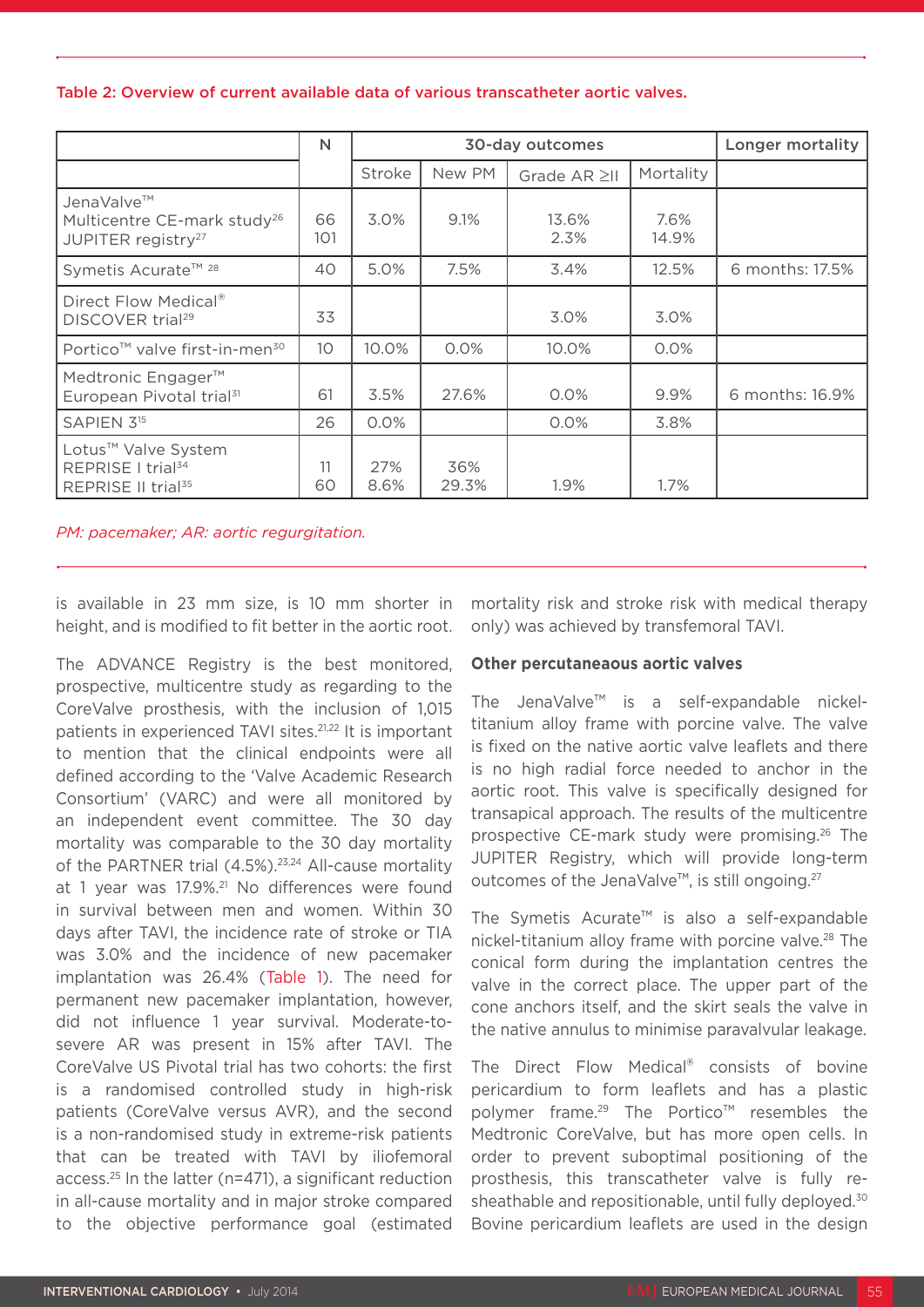of the Medtronic Engager<sup>™</sup> for transapical TAVI.<sup>31</sup> The Multicentre European Engager Pivotal trial is still ongoing.<sup>32</sup> A central marker in the nitinol frame (including bovine pericardium) of the Lotus Valve helps positioning of the valve.<sup>33-35</sup> A novel Adaptive Seal™ technology leads to minimised AR, and the device can be fully retrieved, redeployed, or repositioned, even after full valve deployment and prior to release. An overview of the current available data of these newer transcatheter aortic valves is given in Table 2.

#### Patient Selection

Due to the complex condition of high-risk patients, the final clinical decision for an individual patient to be suitable for undergoing AVR/TAVI/medical treatment relies on a multidisciplinary heart team discussion, with (interventional) cardiologists, cardiac surgeons, and other involved specialists.

### **Anatomical factors**

There are several necessary anatomic evaluations specific to TAVI.<sup>36</sup> Non-invasive evaluation of the dimensions of the aortic annulus, such as transoesophageal echocardiography, magnetic resonance imaging, and multidetector computed tomography (MDCT, Figure 3), must be carried out in order to select the optimal size of the valve. $36$ Arterial access is generally assessed with angiography or contrast MDCT. Most arteries are compliant and can accommodate slightly larger sheaths, but this is not always the case in diffusely diseased, tortuous, or calcified arteries. The aorta should be evaluated with angiography or contrast MDCT to assess delivery and implantation of the specific valve type, aortic root, and calcification, together with the risk of coronary obstruction.

#### **Clinical factors**

Not only is technical and anatomical evaluation necessary in the discussion of whether TAVI has to be performed, but also the likelihood of functional and survival benefit. Patients in whom a significant improvement in quality and duration of life is likely have to be distinguished from those in whom the intervention will not be beneficial due to advanced age and comorbidities.

Surgical risk scores (e.g. EuroSCORE, Society of Thoracic Surgeons mortality score) could be helpful in patient selection; however, they do not take TAVI-related risk factors into account, are in general not accurate enough to predict prognosis



Figure 3: Evaluation of aorta and calcifications and tortuosity of peripheral arteries by computed tomography.

after TAVI, and are not based on elderly patients (75 years and older).37 Geriatric syndromes (falling, dementia, malnutrition), together with frailty, which are frequently seen in elderly patients and remain an important preoperative risk factor, are not included in these surgical risk scores, although frailty is significantly related to functional decline and prognosis.38,39 Therefore, multidimensional geriatric evaluation of these patients may be useful in predicting outcome and optimal patient selection.36

## Procedure

In general, TAVI is performed under general anaesthesia or sedation.<sup>39</sup> Femoral access remains, until now, the preferred and most frequently used approach. The native valve can be predilated by balloon valvuloplasty during rapid ventricular pacing. The transcatheter valve is deployed by angiographic or echographic guidance (Figure 4). Successful implantation of the valve will immediately decrease the pressure gradient over the aortic valve. Guidewires and catheters are withdrawn, and the femoral artery is sealed surgically or by use of a specific closure device.

The femoral artery has been the most popular access site. Although originally requiring a surgical cut-down, most experienced groups now utilise a percutaneous puncture and suture pre-closure technique, avoiding the need for open surgical access. Current consensus, with some exceptions, strongly favours transfemoral arterial access as the preferred, default approach for TAVI.<sup>36</sup>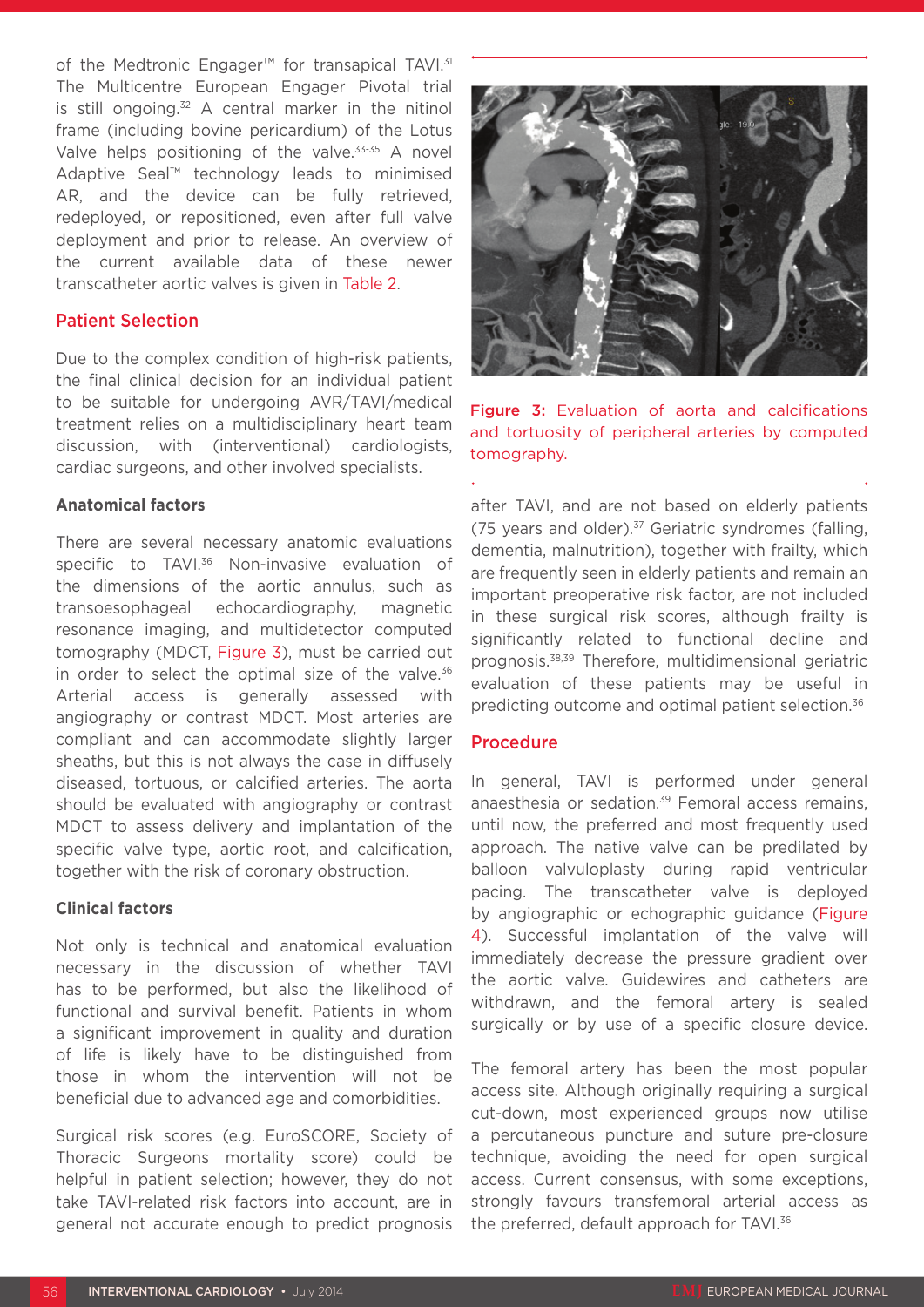

Figure 4: Implantation of CoreValve™, guided by aortography.

However, many patients have small or diseased femoral arteries. On occasion, surgical retroperitoneal approach is utilised to gain access to the larger iliac artery in patients with femoral disease. Subclavian (transaxillary) access has gained popularity as an alternative access. Importantly, the subclavian route can damage the left internal mammary artery, which is important to patients with previous coronary artery bypass graft.

Antegrade implantation of the aortic transcatheter valve has several advantages, due to transapical approach, with direct access to the left ventricle through an intercostals thoracotomy: a low risk of vascular complications, a direct pathway to the aortic valve, and easier crossing of the diseased aortic valve. Nevertheless, direct myocardial/ mitral injury, bleeding, haemodynamic instability, and postoperative respiratory and thoracotomy pain, remain points of concern. The transapical procedure is generally associated with the Edwards SAPIEN valve and newer valves (JenaClip JenaValve™, Medtronic Engager™, Portico™, Symetis Acurate™).

## **Complications**

Acute periprocedural and late complications may occur. Left ventricular rupture, tamponade, and coronary obstruction can be fatal complications during the TAVI procedure, but are fortunately rare. Stroke, vascular (access-related) complications, AR, and conduction abnormalities are more frequently occurring adverse events; their specific definitions are recently described in the Valve Academic Consortium-2 Consensus Document.24

#### **Stroke or TIA**

The definition of stroke according to VARC is 'an acute episode of focal or global neurological dysfunction caused by the brain, spinal cord, or retinal vascular injury as a result of haemorrhage or infarction.'24 Another type of ischaemic event is TIA, which is a transient type of dysfunction, without acute infarction.

Procedural stroke (acute, <24 hours) has an incidence of 1.5% after TAVI. During the first month after TAVI (subacute), stroke and TIA have an incidence of resp. 3-6.7% and 0.9%, and resp. 10% and 2.3% 1 year after TAVI (late).19-21,40,41 If stroke occurs, this has a negative impact on the prognosis and the quality of life of patients who underwent TAVI.41

The aetiology of neurological events during or after TAVI is clearly multifactorial. Embolic causes of these cerebrovascular events are, however, often assumed, with material of the native aortic root dislodged by introduction and control of the guidewire, balloon valvuloplasty, manipulation of the delivery system, and by the deployment of the transcatheter valve. Embolic protection devices are developed to avoid stroke.42,43 Deflection shields are used to cover supra-aortic arteries, and intraluminal filters can retrieve embolic debris in the carotid arteries. These devices are, however, also introduced by catheterisation, which can, in turn, increase embolisation of calcified material. Available data supporting their evidence are limited.

Thrombin or platelet deposition before endothelialisation of the prosthesis can occur after TAVI and might be a risk for embolisation. Duration and type of antithrombotic therapy after TAVI is not clearly defined. Also post-procedural (new or continued) atrial fibrillation is a proven risk factor for post-procedural stroke or TIA and was related to anticoagulant therapy. Nuis et al.<sup>44</sup> reported five patients developing new onset atrial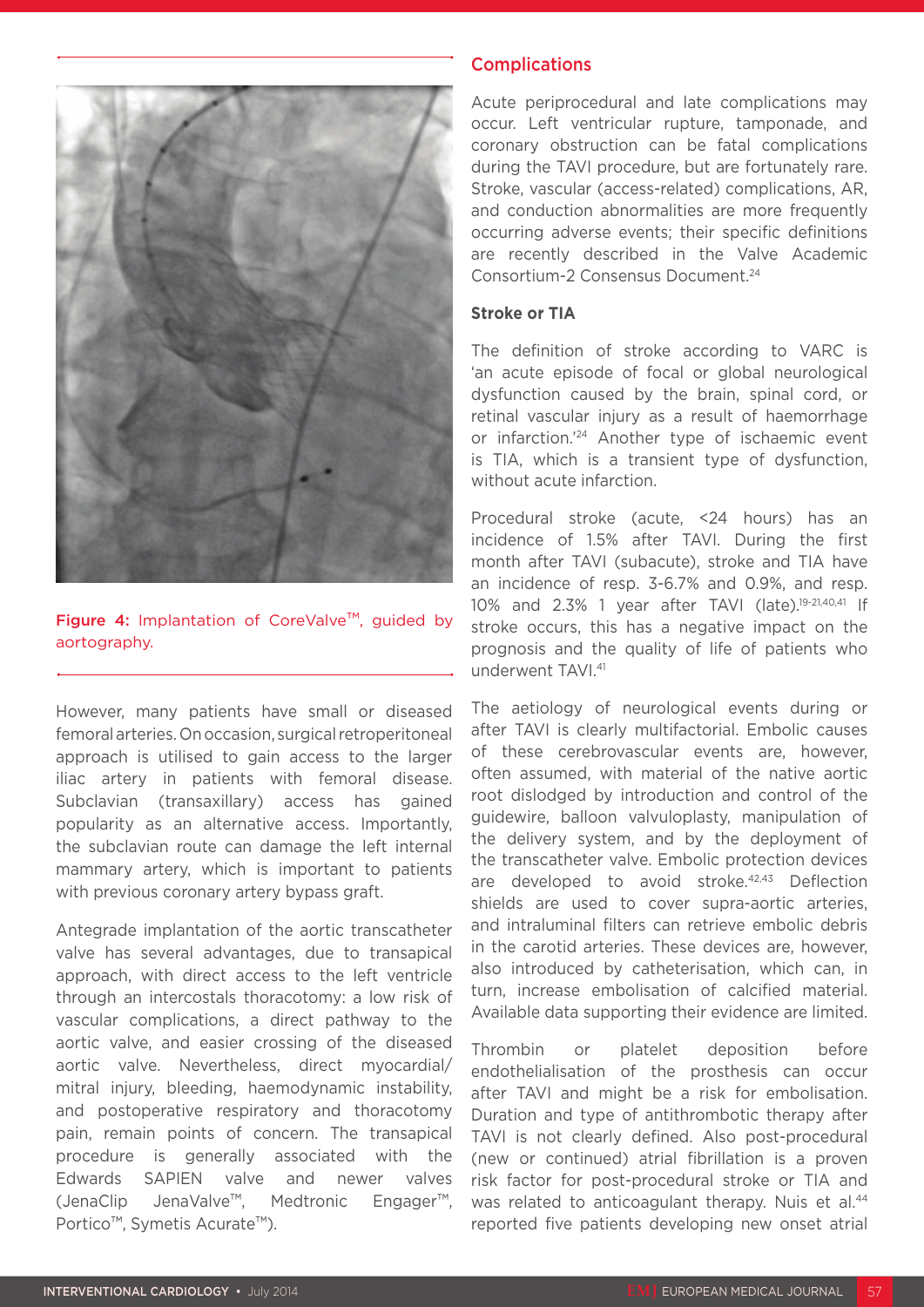fibrillation without anticoagulant therapy, suffering strokes. Amat-Santos<sup>45</sup> reported a stroke incidence of 40% (no anticoagulants) compared to 2.9% in those who did receive anticoagulant therapy. Therefore, sustained anticoagulant therapy, mostly consisting of clopidogrel/aspirin during 3-6 months after TAVI, is recommended. In case of atrial fibrillation, coumarin is combined with aspirin or clopidogrel.

### **Vascular complications**

Vascular access-related complications occur most following transfemoral approach, leading to potentially serious arterial bleeding and increased patient mortality. The rate of vascular complications varies from 9.5-51.6% of TAVI patients.<sup>46</sup> Early vascular complications are related to increased late mortality after TAVI, due to haemodynamic instability, increased transfusion need, and longer hospitalisation.47 Therefore, evaluation of iliofemoral vasculature on tortuosity, calcifications, and diameters is important to determine if femoral approach is safely feasible.

An important risk factor of the development of vascular complications is the sheath size. The development of smaller sheaths (from 22 Fr to 18 Fr), and smaller delivery systems, is important to decrease the incidence of major vascular complications. Also, improved design of closure devices for sealing the access site puncture is important.

## **AR**

Moderate-to-severe AR (Grade ≥2/4) occurs in around 15-20% of the TAVI patients and, as described in several papers, has a significant negative impact on survival.48,49 During TAVI, the native valve is crushed between the aortic wall and the prosthesis. This debris of calcifications can prevent appropriate sealing of the prosthesis in the aortic root, which increases the risk of paravalvular AR. Also, malpositioning of the valve (too high, too low under the native annulus) and incorrect sizing of the prosthesis (annulus – prosthesis mismatch) cause AR after TAVI.48-51

Quantification of AR after TAVI can be done by angiography, by echocardiographic evaluation, and by invasive haemodynamics. Angiographic evaluation is based on grading the amount of contrast regurgitating into the left ventricle, which relates to the severity of the leakage (Grade I to IV).<sup>52</sup> This technique is very easy to use but

remains a subjective evaluation depending on the observer, the amount of contrast used, and overlapping structures. Non-invasive transthoracic echocardiographic evaluation of AR in non-TAVI patients is typically done by integrating colour flow, vena contracta, and pressure half-time, together with signs of haemodynamic impact of AR (LV size, LV function, LV pressures).<sup>24</sup> However, in TAVI patients, assessment of AR by echocardiography usually appears to be much more difficult because of the echo reflections of the stent and the frequent presence of multiple (excentric) jets (valvular, paravalvular, multiple locations).51

Haemodynamic evaluation of AR post TAVI is suggested by AR index, defined as '(diastolic blood pressure – left ventricular end diastolic pressure)/ systolic blood pressure x 100'.<sup>53,54</sup> This objective parameter is available during the TAVI procedure but it is based on invasive pressures, which can be influenced by age and procedural factors. Validation of this method is necessary. Which of these techniques is preferred for AR quantification after TAVI remains a matter of debate.

Reduction of the grade of AR might be done by post-balloon dilatation (increasing the expansion of the valve), snaring of the valve (adaptation of the implantation depth), or implantation of a second valve (valve-in-valve).

## **Conduction disturbances**

Left bundle branch block (LBBB) and atrioventricular block (AVB), with the need for permanent pacemaker implantation, are the most important and the most frequently observed new conduction disturbances after TAVI. The occurrence of conduction disturbances depends on valve design and valve position. LBBB is reported in 29-65% of the patients implanted with Medtronic CoreValve®, in contrast to 4-18% of the patients treated with Edwards SAPIEN.<sup>55</sup> The assumed cause of this difference relies on the difference in design of the valves: Edwards SAPIEN includes only the native aortic valve, in contrast to CoreValve, which overlaps left ventricular outflow tract (LVOT) and the aortic sinuses. The overlap of LVOT could potentially cause damage to the underlying conduction tissue of the heart. Inconsistent data have been published on whether LBBB after TAVI increases the risk of mortality.<sup>55-58</sup> Most conduction abnormalities occur during balloon aortic valvuloplasty before the effective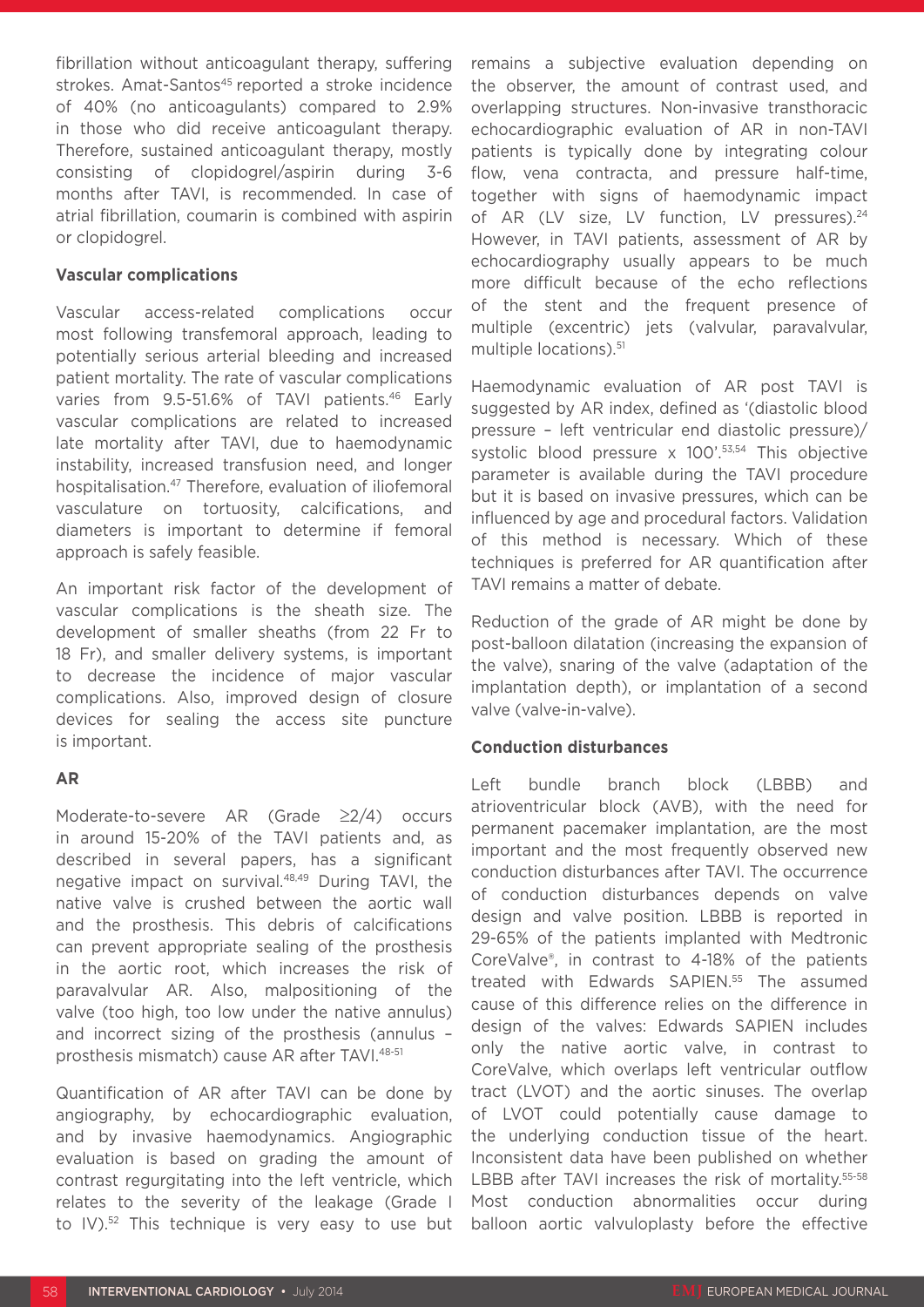TAVI (46%), 25% with the crossing of the aortic valve with guidewires and delivery systems, and the other 29% during expansion of the prosthesis.<sup>59</sup> In line with LBBB, high degree AVB after TAVI is more frequent after CoreValve implantation (14-44%, Edwards SAPIEN: 0-12%). This leads to more pacemaker implantation in patients with CoreValve implanted (18-49%), in contrast to Edwards SAPIEN treated patients (0-12%).

Deep implantation of the prosthesis under the native annulus and pre-existing right bundle branch block are risk factors to total AVB, and therefore, to the need for permanent pacemaker implantation.<sup>60</sup>

#### In the Future

The most challenging aspect of TAVI for high or very high-risk patients is optimal patient selection. Geriatric aspects have an influence on patient outcome and can be useful in determining whether or not a patient is capable of undergoing AVR or TAVI.39,61 Therefore, a specific TAVI-score to evaluate this, taking into account a frailty index, imposes itself.<sup>62</sup>

With the scope to reduce complications - such as paravalvular leakage and conduction disturbances other transcatheter valves, guidewires, and delivery systems are designed with the ability of the valve being retrievable to allow optimal deployment. Bourantas et al.<sup>43</sup> made an overview of these second -generation transcatheter valves.

The experience of TAVI in high-risk patients is helpful in expanding the use of TAVI to treatment for medium-risk patients suffering from aortic valve stenosis (PARTNER II, SURTAVI), or patients with biscuspid aortic valve.63 Also, TAVI may be used in patients with a degenerative bioprosthesis or in patients suffering from AR.<sup>64,65</sup> The TAVI-experience is also useful in expanding transcatheter approaches to pulmonary and mitral valve interventions.<sup>66</sup>

## **CONCLUSION**

TAVI is an outstanding, relatively new treatment for high-risk patients with severe, symptomatic aortic valve stenosis. Although there were excellent results from the PARTNER and the ADVANCE studies, important complications including stroke, vascular complications, paravalvular AR, and conduction disturbances may occur after TAVI, and so need to be considered. The development of adapted transcatheter valves and devices will reduce these complications.

### REFERENCES

1. Osnabrugge RLJ et al. Aortic stenosis in the elderly: disease prevalence and number of candidates for transcatheter aortic valve replacement: a meta-analysis and modeling study. J Am Coll Cardiol. 2013;62(11):1002-12.

2. Ross J Jr, Braunwald E. Aortic stenosis. Circulation. 1968;38(1 Suppl):61-7.

3. Varadarajan P et al. Survival in elderly patients with severe aortic stenosis is dramatically improved by aortic valve replacement: results from a cohort of 277 patients aged > or =80 years. Eur J Cardiothorac Surg. 2006;30(5):722-7.

4. Iung B et al. Decision-making in elderly patients with severe aortic stenosis: why are so many denied surgery? Eur Heart J. 2005;26(24):2714-20.

5. Vahanian A et al. Guidelines on the management of valvular heart disease (version 2012): the joint task force on the management of valvular heart disease of the European Society of Cardiology (ESC) and the European Association for Cardio-Thoracic Surgery (EACTS). Eur Heart J. 2012;33(19):2451-96.

6. Cribier A et al. Percutaneous transluminal valvuloplasty of acquired

aortic stenosis in elderly patients: an alternative to valve replacement? Lancet. 1986;327(8472):63-7.

7. Cribier A et al. Percutaneous transluminal balloon valvuloplasty of adult aortic stenosis: report of 92 cases. J Am Coll Cardiol. 1987;9(2):381-6.

8. Safian RD et al. Balloon aortic valvuloplasty in 170 consecutive patients. N Engl J Med. 1988;319(3):125-30.

9. Sigwart U et al. Intravascular stents to prevent occlusion and restenosis after transluminal angioplasty. N Engl J Med. 1987;316(12):701-6.

10. Andersen HR et al. Transluminal implantation of artificial heart valves. Description of a new expandable aortic valve and initial results with implantation by catheter technique in closed chest pigs. Eur Heart J. 1992;13(5):704-8.

11. Cribier A et al. Percutaneous transcatheter implantation of an aortic valve prosthesis for calcific aortic stenosis: first human case description. Circulation. 2002;106(24):3006-8.

12. Clayton B et al. Transcatheter aortic valve insertion (TAVI): a review. B J Radiol.

#### 2014;87(1033):20130595.

13. Bourantas CV et al. Transcatheter aortic valve update 2013. EuroIntervention. 2013;9 Suppl:S84-90.

14. Binder RK et al. Transcatheter aortic valve replacement with the SAPIEN 3: a new balloon-expandable transcatheter heart valve. JACC Cardiovasc Interv. 2013;6(3):293-300.

15. Dvir D et al. Preliminary clinical experience using the SAPIEN 3 device. JACC. 2013;62(18S1):B239.

16. Ribeiro H et al. Transapical implantation of the SAPIEN 3 valve. J Card Surg. 2013;28(5):506–9.

17. Leon MB et al. Transcatheter aorticvalve implantation for aortic stenosis in patients who cannot undergo surgery. N Engl J Med. 2010;363(17):1597-607.

18. Smith CR et al. Transcatheter versus surgical aortic-valve replacement in high-risk patients. N Engl J Med. 2011;364(23):2187-98.

19. Kodali SK et al. Two-year outcomes after transcatheter or surgical aorticvalve replacement. N Engl J Med. 2012;366(18):1686-95.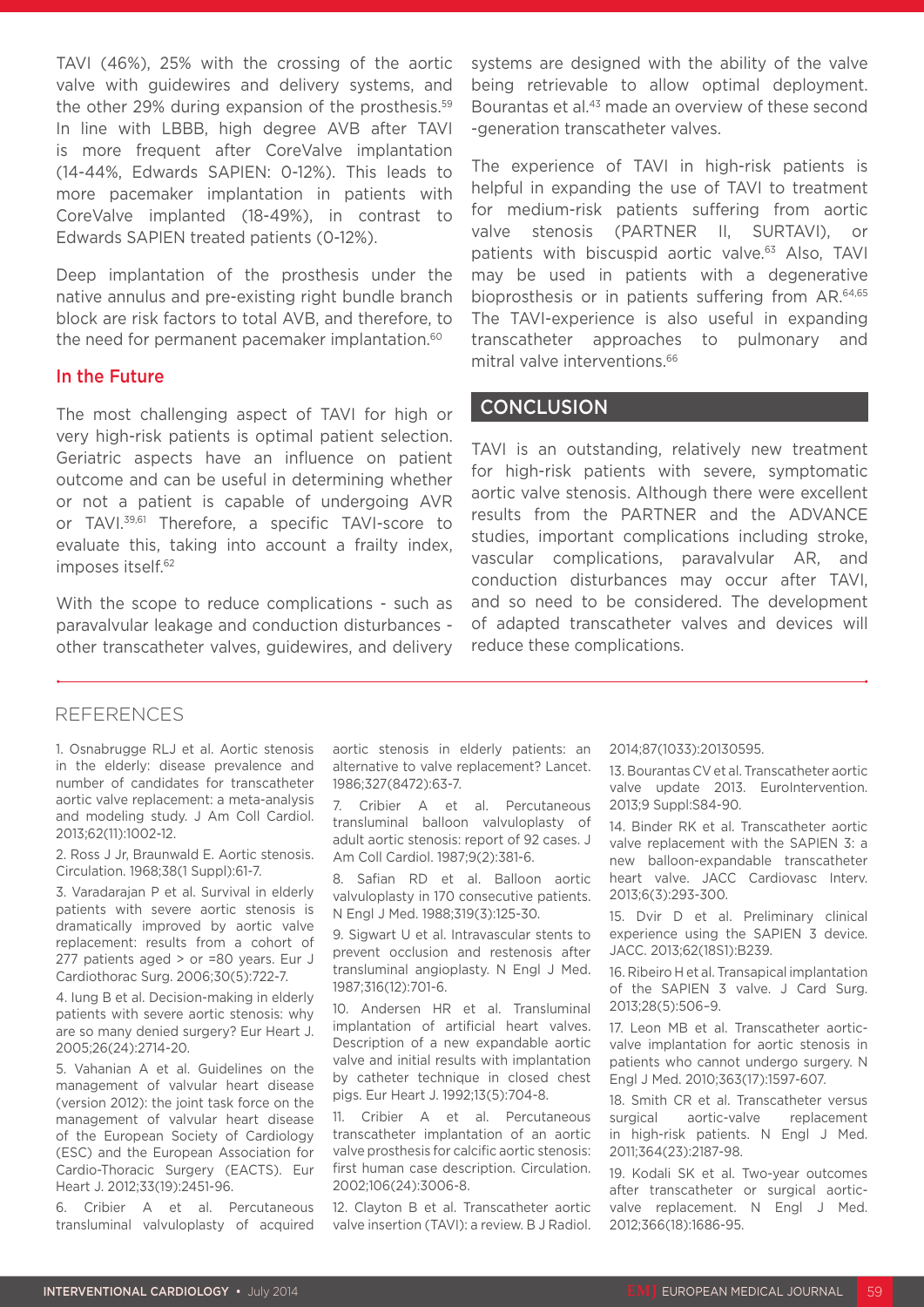20. Makkar RR et al. Transcatheter aortic-valve replacement for inoperable severe aortic stenosis. N Engl J Med. 2012;366(18):1696-704.

21. Linke A et al. One year outcomes in real world patients treated with tavi: the advance study. EuroIntervention. 2013;EuroPCR Abstracts 2013.

22. Bosmans J et al. TCT-814 health related quality of life following transcatheter aortic valve implantation: results from the CoreValve advance study. J Am Coll Cardiol. 2012;60(17 Suppl):doi: 10.1016/j. jacc.2012.08.860. [Epub ahead of print].

23. Leon MB et al. Standardized endpoint definitions for transcatheter aortic valve implantation clinical trials: a consensus report from the valve academic research consortium. J Am Coll Cardiol. 2011;57(3):253-69.

24. Kappetein AP et al. Updated standardized endpoint definitions for transcatheter aortic valve implantation: the Valve Academic Research Consortium-2 consensus document. J Am Coll Cardiol. 2012;60(15):1438-54.

25. Popma JJ. CoreValve US Pivotal trial extreme risk iliofemoral study results. Presented at TCT, 2013,San Francisco, USA.

26. Treede H et al. Transapical transcatheter aortic valve implantation using the JenaValve™ system: acute and 30-day results of the multicentre CEmark study. Eur J Cardiothorac Surg. 2012;41(6):e131-e8.

27. Ensminger S et al. TCT-736 interim results of the jupiter registry on longterm performance and safety of the transapical JenaValve. J Am Coll Cardiol. 2013;62(18S1):B224.

28. Kempfert J et al. Transapical aortic valve implantation using a new self-expandable bioprosthesis (ACURATE TA™): 6-month outcomes. Eur J Cardiothorac Surg. 2013;43(1):52-6.

29. Schofer J et al. 30-day outcome of the 18 F-direct flow medical valve in patients with severe aortic stenosis - results from the DISCOVER trial. Eur Heart J. 2013;34(Suppl 1): doi:10.1093/eurheartj/ eht310.P5428. [Epub ahead of print].

30. Willson AB et al. Transcatheter aortic valve replacement with the St. Jude Medical Portico valve: first-inhuman experience. J Am Coll Cardiol. 2012;60(7):581-6.

31. Sündermann SH et al. Feasibility of the Engager™ aortic transcatheter valve system using a flexible over-thewire design. Eur J Cardiothorac Surg. 2012;42(4):e48-e52.

32. Holzhey D et al. Intermediate followup results from the multicenter engager European pivotal trial. Ann Thorac Surg. 2013;96(6):2095-100.

33. Meredith IT et al. Boston Scientific Lotus valve. EuroIntervention. 2012;8 Suppl Q:Q70-4.

34. Meredith IT et al. The repositionable Lotus Aortix Valve Replacement System: six-month outcomes in the REPRISE I Feasibility study. JACC. 2013;61(10S):doi:10.1016/S0735- 1097(13)61868-9.

35. Meredith I et al. Thirty day outcome for the first 60 patients in the REPRISE II study. Presented at EuroPCR; 2013.

36. Webb JG, Wood DA. Current status of transcatheter aortic valve replacement. J Am Coll Cardiol. 2012;60:483-92.

37. D'Ascenzo F et al. Inaccuracy of available surgical risk scores to predict outcomes after transcatheter aortic valve replacement. J Cardiovasc Med (Hagerstown). 2013;14(12):894-8.

38. O'Sullivan C et al. Preinterventional screening of the TAVI patient: how to choose the suitable patient and the best procedure. Clin Res Cardiol. 2014. [Epub ahead of print].

39. Schoenenberger AW et al. Predictors of functional decline in elderly patients undergoing transcatheter aortic valve implantation (TAVI). Eur Heart J. 2013;34(9):684-92.

40. Holmes DR Jr et al. 2012 ACCF/AATS/ SCAI/STS expert consensus document on transcatheter aortic valve replacement. J Am Coll Cardiol. 2012;59(13):1200-54.

41. Eggebrecht H et al. Risk of stroke after transcatheter aortic valve implantation (TAVI): a meta-analysis of 10,037 published patients. EuroIntervention. 2012;8(1):129-38.

42. Ghanem A et al. Novel approaches for prevention of stroke related to transcatheter aortic valve implantation. Expert Rev Cardiovasc Ther. 2013;11(10):1311-20.

43. Bourantas CV et al. Future perspectives in transcatheter aortic valve implantation. Int J Cardiol. 2013;168(1):11-8.

44. Nuis RJ et al. Frequency and causes of stroke during or after transcatheter aortic valve implantation. Am J Cardiol. 2012;109(11):1637–43.

45. Amat-Santos IJ et al. Incidence, predictive factors and prognostic value of new-onset atrial fibrillation following transcatheter aortic valve implantation. J Am Coll Cardiol. 2012;59(2):178–88.

46. Généreux P et al. Clinical outcomes after transcatheter aortic valve replacement using valve academic research consortium definitions: a weighted meta-analysis of 3,519 patients from 16 studies. J Am Coll Cardiol. 2012;59(25):2317-26.

47. Czerwińska-Jelonkiewicz K et al. Vascular complications after transcatheter aortic valve implantation (TAVI): risk and long-term results. J Thromb Thrombolysis. 2013;doi:10.1007/ s11239-013-0996-7. [Epub ahead of print].

48. Généreux P et al. Paravalvular leak after transcatheter aortic valve replacement: the new Achilles' heel? A comprehensive review of the literature. J Am Coll Cardiol. 2013;61(11):1125-36.

49. Athappan G et al. Incidence, predictors, and outcomes of aortic regurgitation after transcatheter aortic valve replacement: meta-analysis and systematic review of literature. J Am Coll Cardiol. 2013;61(15):1585-95.

50. Stähli BE et al. Aortic regurgitation after transcatheter aortic valve implantation: mechanisms and implications. Cardiovasc Diagn Ther. 2013;3(1):15-22.

51. Fassa AA et al. Mechanisms and management of TAVR-related complications. Nat Rev Cardiol. 2013;10(12):685-95.

52. Bekeredjian R, Grayburn PA. Valvular heart disease: aortic regurgitation. Circulation. 2005;112(1):125-34.

53. Sinning JM et al. Prospective evaluation of the aortic regurgitation index in TAVI patients. Eur Heart J. 2013;34(Suppl 1):doi:10.1093/eurheartj/eht310.P5398.

54. Sinning JM et al. Aortic regurgitation index defines severity of peri-prosthetic regurgitation and predicts outcome in patients after transcatheter aortic valve implantation. J Am Coll Cardiol. 2012;59(13):1134-41.

55. van der Boon RM et al. Clinical implications of conduction abnormalities and arrhythmias after transcatheter aortic valve implantation. Curr Cardiol Rep. 2014;16(1):429.

56. Testa L et al. Clinical impact of persistent left bundle-branch block after transcatheter aortic valve implantation with CoreValve revalving system. Circulation. 2013;127(12):1300-7.

57. Urena M et al. Predictive factors and long-term clinical consequences of persistent left bundle branch block following transcatheter aortic valve implantation with a balloon-expandable valve. J Am Coll Cardiol. 2012;60(18): 1743-52.

58. Houthuizen P et al. Left bundle-branch block induced by transcatheter aortic valve implantation increases risk of death. Circulation. 2012;126(6):720-8.

59. Nuis RJ et al. Timing and potential mechanisms of new conduction abnormalities during the implantation of the Medtronic CoreValve System in patients with aortic stenosis. Eur Heart J. 2011;32(16):2067-74.

60. Koos R et al. Electrocardiographic and imaging predictors for permanent pacemaker requirement after transcatheter aortic valve implantation. J